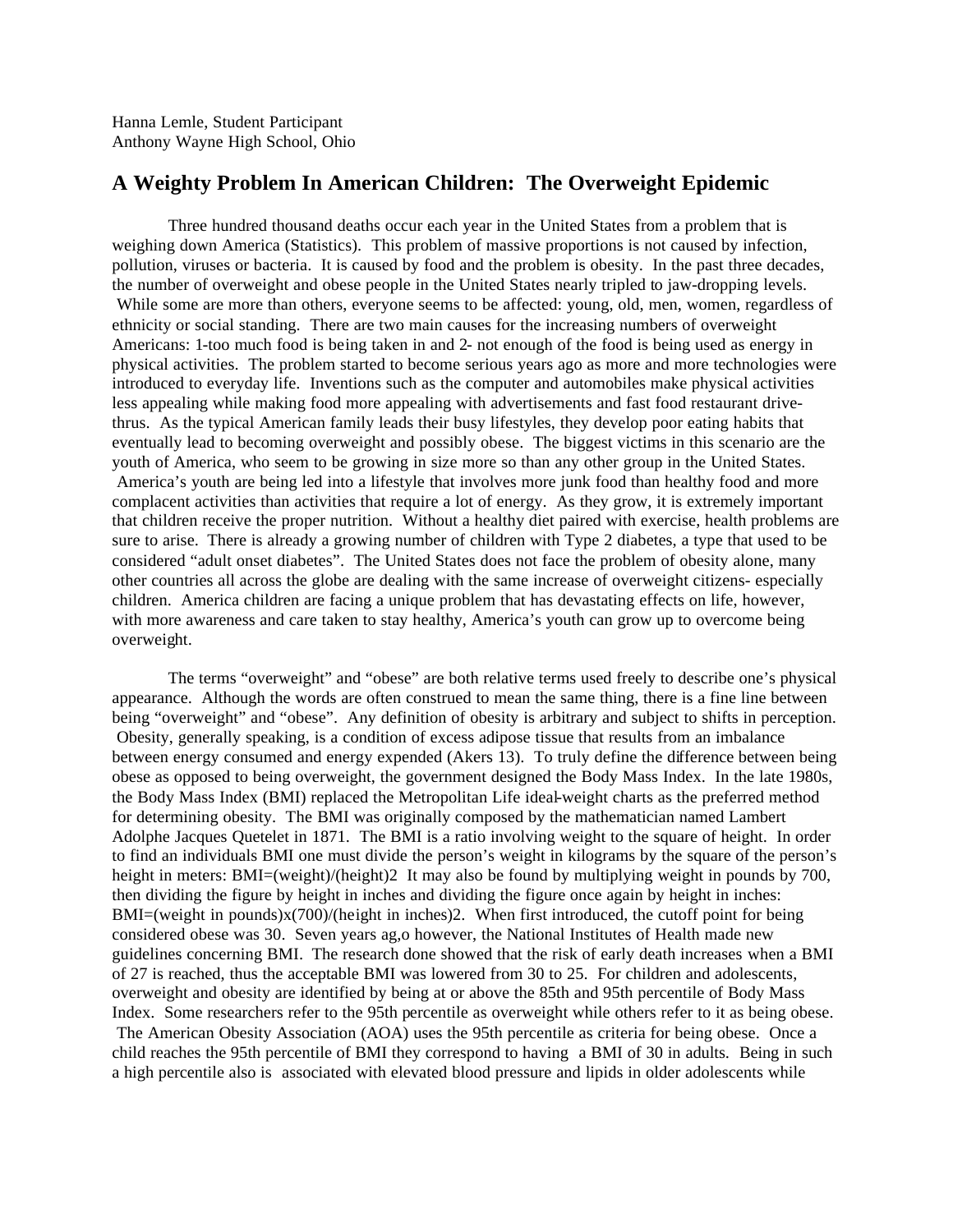increasing risk of diseases (American).

The typical American family consists of two parents and two children. The Smith family is made up of Tony and Alicia Smith and their two children, Aaron and Gina. The Smiths reside in the Midwest portion of the United States where they live a comfortable middle -class lifestyle. Both parents work to bring in an income while the two children attend a public school for education. In the time spent away from work and school, the Smith family keeps very busy with their schedules. Aaron and Gina both are involved in school activities that practice after school at least twice a week. Alicia Smith is an active member of a local community group that meets to discuss community problems. Tony Smith spends his free time doing work around the house or practicing his hobbies like hunting or fishing. With such busy lifestyles it may be hard to believe that members of the Smith family are considered to be overweight for their age and height.

About 30.3 percent of children ages 6 to 11 are overweight with an additional 15.3 percent being obese. For adolescents ages 12 to 19, 30.4 percent are overweight with 15.5 percent obese (American). According to Keith Thomas Ayoob, an associate professor at Albert Einstein of Medicine, "This may be the first generation of kids that has a life span shorter than that of their parents. (It Takes)" In just a matter of a few decades, the number of overweight children in the United States has nearly tripled. There are many contributing factors to the rising numbers of overweight youth in America. Some of the main causes for the increase include things such as a combination of fast food, fatty snacks and soda intake, a lack of physical activity, increased portion sizes and a lapse in parental dietary discretion.

Like many American families, the Smith family struggles to keep up with a busy schedule almost everyday. With so much time being spent away from the home, families find it increasingly harder to find the time to sit down with a healthy, home-cooked meal. Many experts cite the absence of sit-down family meals as one of the factors that can lead to weight gain in children. An astonishing 34 percent of Americans' total diet consists of restaurant food, fast food, and snacks. This number is nearly double what it was twenty-five years ago. While fast food and restaurants may seem to be a good solution for the family on the go, most of the food prepared in restaurants tends to be high in calories, sugar and salt while being low in valuable nutrients such as vitamins, calcium and fiber. Along with having poor nutritional value, foods eaten at fast food restaurants also have huge portion sizes. Along with the increase in restaurant food intake, children's diets are low on healthful foods such as fruits, vegetables and dairy. Snack foods for America's youth often are high in fat with no nutritional value. Likewise, children are consuming more soda, juice with added sugar and sports drinks than water. These water alternatives are all high in calories, yet low in their ability to alleviate hunger (It Takes). Reducing the amount of soft drinks in one's diet can have an adverse affect on the number of calories that are ingested.

The threat of overeating is second only to the American citizens' lack of physical exercise American citizens partake in. Americans are consuming more food than ever before, but the level of physical activity is declining. While the Center for Disease Control (CDC) and other organizations recommend that children participate in physical activity a minimum of an hour daily, kids are actually engaging in less physical activity. It has been noted that physical activity dramatically declines over the course of adolescence. Forty-three percent of students in grades 9-11 will openly admit they watch television more than two hours per day; a statistic that proves the statement that television has been cited as the number one cause of childhood and adolescent obesity (Akers 35). More than a third of high school students do not regularly engage in vigorous physical activity (Statistics). Much of the decline in activity among citizens can be attributed to modernization. Inventions such as the computer and automobiles require little physical effort to operate. As Dr. F. Xavier Pi-Sunyer explains, "Somehow in the late 1980s, the thinking goes, the effects of modernization-of computers, remote controls, and one or more cars in every garage-combined with an unprecedented abundance of cheap, energy-dense food to produce a population that eats more while becoming ever less physically active (It Takes)." As suburban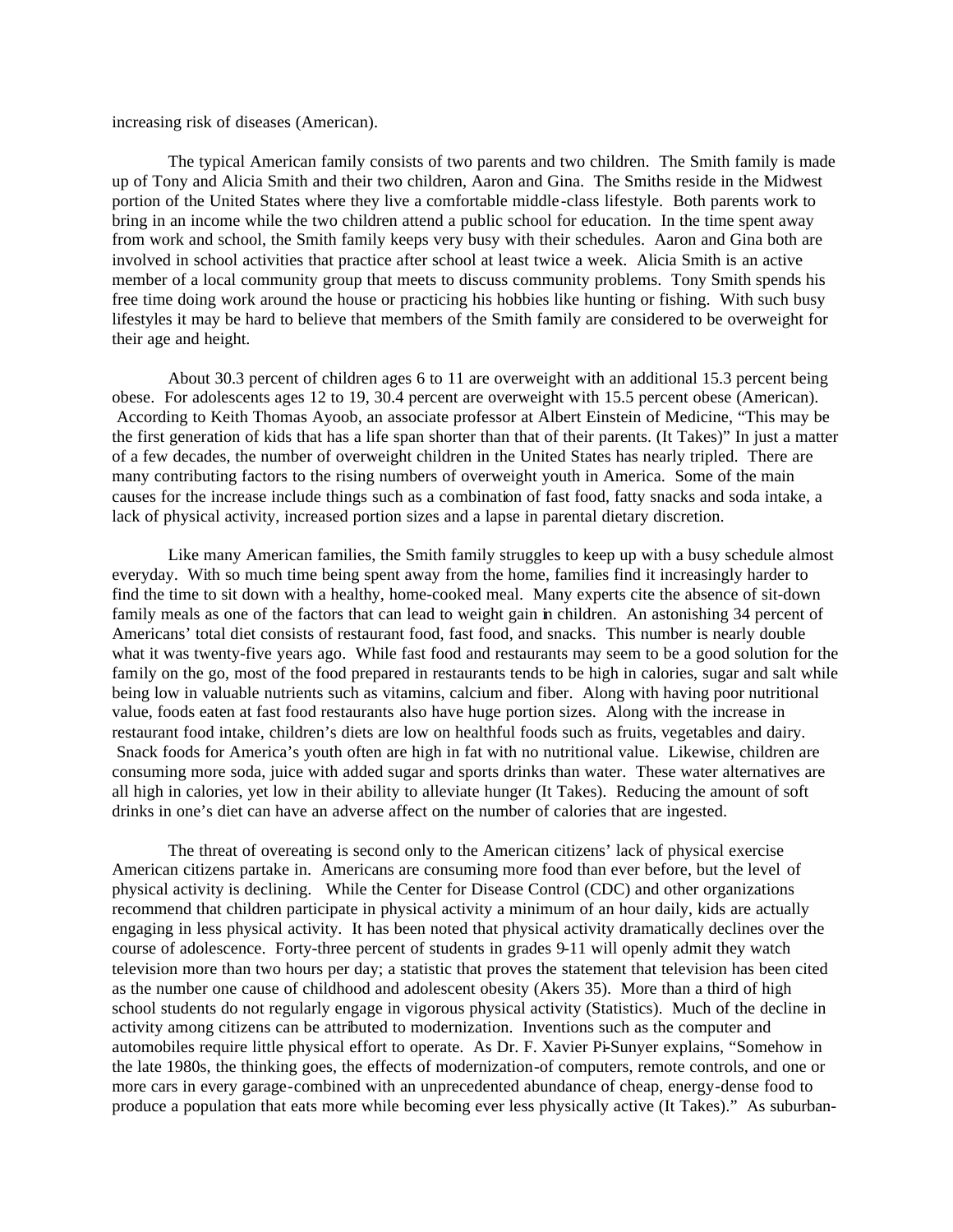America grows more and more people rely on cars and other forms of transportation; Americans are spending hours sitting on a train, bus or car instead of doing something active. Most experts agree that the resulting lack of physical activity is the primary reason kids become overweight. Many children simply are not moving their bodies enough to burn off the calories they take in (Akers 35). In a 1993 study done by the United States department of Health and Human Services, 14 percent of all deaths in the United States were attributed to activity patterns and diet. Another study linked secondary lifestyles to 23 percent of deaths from major chronic illnesses. For example, physical activity has been shown to reduce the risk of developing or dying from heart disease, diabetes, colon cancer, and high blood pressure. On average, people who are physically active outlive those who are inactive (Statistics).

Although making healthy eating choices can help in the fight against fat, just watching what one eats is not enough. Along with watching the kinds of food one is ingesting, one must also be cautious about portion sizing. Over the years, Americans have acquired the habit of simply eating way too much food. Restaurants are particularly guilty of over-sizing meals. For instance, the original McDonald's hamburger weighed in at 3.7 ounces. Today however, a customer can chose from the 7.6-ounce Big Mac, the 9-ounce Arch Deluxe, or the double Big Mac with four beef patties. Fast food restaurants make it easy for people to get more food for less money, causing Americans to be disillusioned about how much they are actually eating. According to one writer, "Food and drink portions have ballooned to the point that marketers need a whole new vocabulary to describe them. Selections no longer stop at large. They're jumbo or supreme. They're monster. They're super-size (Akers 31)."

In the battle against poor eating habits, American children are at a major disadvantage. While living at home, most children do not get to chose what they eat most of the time. Choices are made by parents. Without being conscience of it, parents can instill poor eating habits in their children that can harm them for life. On average, overweight teens have a 70 percent chance of becoming obese adults, however, if one or more parent is overweight or obese, the chances of a teen growing up to be obese increases to 80 percent (Statistics). Parents who realize this can take action by restricting what their children eat. Taking fatty snack foods out of diets and giving children healthy after school snacks can go a long way in preventing youth obesity.

Growing children have different dietary needs than that of adults who have already reached their full growth potential. After birth, the human body grows fastest during childhood and adolescence. Up to 20 percent of a person's adult height is achieved during the early stages of puberty. It is crucial that America's youth are getting the proper nutrition in their diets that allow them to grow up healthy. Just because a child is meeting the suggested calorie intake does not always mean the child is healthy. Overweight children can have trouble ingesting the proper about of vitamins and minerals it takes to keep their bodies growing.

Vitamins A, C, D, and K are all important to growing bodies. Vitamin A is a fat-soluble vitamin. A deficiency in vitamin A can occur in children with a fat malabsorption or with a poor diet. Vitamin C is used or taken to prevent colds and other illnesses. Fruits and vegetables are good sources of vitamin C. Vitamin D is extremely important for bone growth and vitamin K is needed for proper blood clotting abilities. With the help of the food guide pyramid, children and adults alike are able to see what foods should be eaten as well as how much should be eaten. The food guide pyramid introduced in 1992 was designed to help people make healthy eating choices. Recently, the food guide pyramid was changed and a greater emphasis on exercise is displayed in it (KeepKids). Once one knows what vitamins and minerals come from what foods, the food guide pyramid is a excellent tool to utilize when planning a healthy diet.

On average, children consume 1700-1800 calories a day, however they can still fall short in certain vitamins or minerals. Calcium is one extremely important mineral that children are falling behind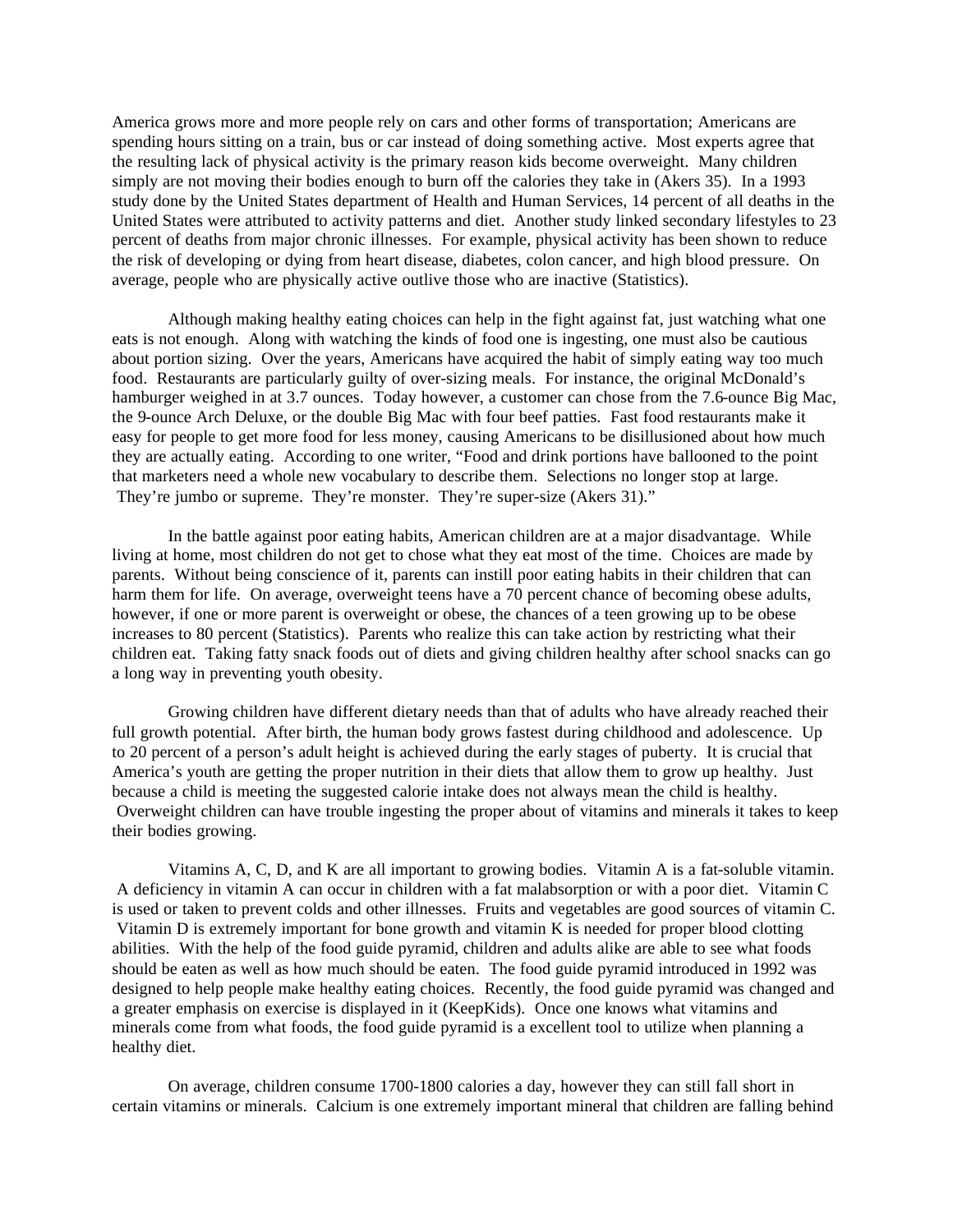on. Calcium is responsible for promoting proper bone growth and maturation. In recent years, children have actually experienced a decline in calcium intake. According to a National Institute of Health conference held in 1994, children need 800-1200 mg of calcium a day to maintain proper growth. In order to meet this requirement, it is recommended that children drink more milk and dairy products. With an increase in the amount of healthy dairy products eaten, children are less likely to become candidates for diseases such as osteoporosis (eDietStar).

Being overweight or obese has devastating effects on the quality of life one can enjoy. According to the US Surgeon General, 300,000 deaths every year in the United States are associated with obesity (Statistics). Overweight and obesity are associated with heart disease, certain types of cancer, stroke, arthritis, breathing problems, psychological disorders such as depression, and type two diabetes. As more and children are becoming overweight, more and more children are developing diabetes. Type two diabetes is a condition in which the body either makes too little insulin or cannot properly use the insulin it makes to convert blood glucose to energy. For reasons not totally understood, extra adipose tissue increases the body's need for insulin. At the same time, fat also creates a resistance to insulin causing obese people to be candidates for type two diabetes, also known as mellitus (Akers 47-48). In fact, a weight gain of anywhere from 11 to 18 pounds increases a person's risk for developing mellitus to twice that of individuals who have not gained weight. Additionally, over 80 percent of people with diabetes are overweight or obese (Statistics).

While the numbers of overweight youth in America have been rising for the past few decades, it is not yet too late to reverse the trends. There are many ways the American government can work with its citizens to instill better living habits. One way to get children more active is to have stricter school physical education programs. As Liane M. Summerfield states in Promoting Physical Activity and Exercise among Children, "Over the years, state requirements for daily physical education have eroded, and today no states currently have such a requirement...just 47% of middle/junior high schools and 26% of high schools require at least three years of physical education (Statistics)." The fact that physical activity can be linked with increased academic performance, self concept, mood, and mental health should help promote physical activity kids participate in at school. In 2002, under "No Child Left Behind", The PEP act was made to generate much needed money for physical education programs in America. With the grants awarded from PEP, schools are able to fund community- based PE programs, buy better sports equipment, as well as train staff, administration and teachers. According to Steve Spangler of Kentucky, "The students are learning how to incorporate fitness in their everyday lives. This will allow them to incorporate lifelong fitness activities and principles through their lives. The PEP grant has allowed us to have a new attitude among our students and parents towards physical education (The Carol)."

While schools adopting fitness programs solves one of the causes for overweight youth, there is still more they can do. In 1946, Congress adopted the National School Lunch Program after examining the health of young men who were rejected from the World War II draft. Since 1966, school meal programs should meet the Dietary Guidelines for Healthy Americans. These lunches should be low in fat and sodium (Vermont). Though this is true, school lunch programs are oftentimes filled with unhealthy foods, and vending machines filled with fatty snacks can be found lingering in the hallways of most American schools. Instead of offering a cheeseburger and an order of fries, schools could offer a grilled chicken sandwich with a smaller order of fries. A healthy lunch for growing kids includes a whole grain (white bread and bagels excluded), protein like turkey or peanut butter, fruit or vegetables and a drink such as milk. Developing a healthy lunch menu does not have to be expensive either. One school in New York was hired to make a healthier menu for the students to choose from. The secret was recycling leftovers, using vegetables from one days lunch as soup in the next (It Takes).

Healthy school meals are one way to ensure proper nutrition in America's youth, but schools are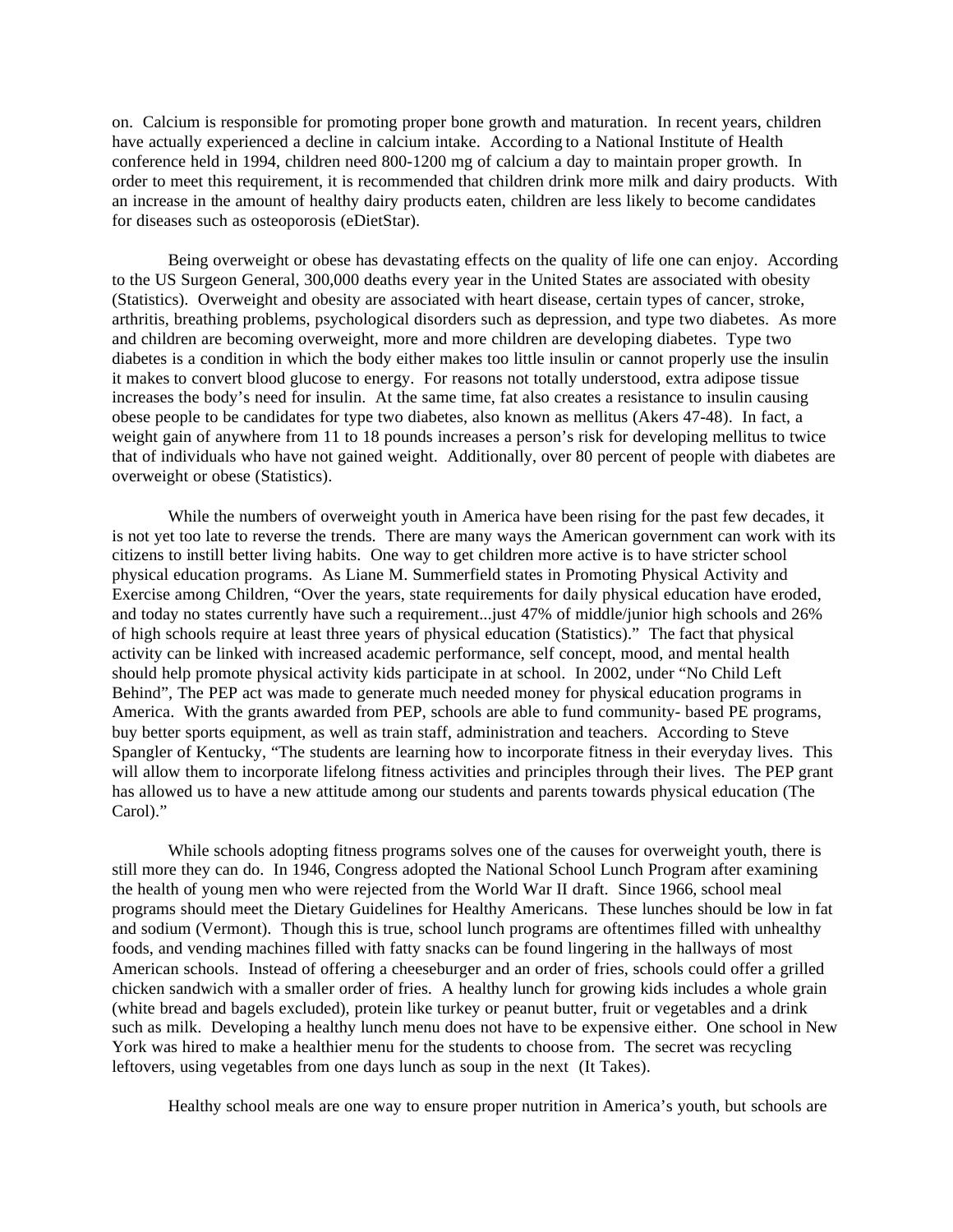not the only ones who are changing their menus. Restaurants all across the United States have taken heed to the rapidly growing number of obese Americans and are doing their part to help in the fight against obesity. Fast food chains such as McDonald's have adopted salads to their menu to give consumers a healthy alternative to other menu choices. Other restaurants have set up their menus to inform the consumer about the meals they may be interested in. For example, Applebees has symbols placed by meals to show if they are heart healthy or have any other health significance. Chef Charlie Trotter states, "We can promote healthier eating habits by demonstrating that great cuisine can be accomplished without using unhealthy ingredients. I have spent my entire career as a chef searching out the very finest products from all over the world. It all starts with exceptional ingredients." (FiJi).

The same programs implemented in small communities and schools can be implements in statewide institutions and even all over the United States. All three: small communities, states, and national organizations should work together to provide proper programs and awareness of obesity and the health problems it causes in the United States. While America has a lot of work to do in this area, it is not the only country facing problems of obesity in its citizens. More than seven European countries have higher proportions of overweight than the United States. Cyprus, The Czech Republic, Finland, Germany, Greece, Malta and Slovakia all have higher percentages of overweight men than America. Even in countries like France with low numbers of overweight citizens, concerns are arising. In France, obesity in women rose from 8 percent in 1997 to 11.3 percent in 2003. Findings for men were very similar. In 2003, The International Obesity Task Force estimated about 200 million of the 350 million adults that live in the European Union are overweight or obese (Payne). Europe is eager to stop the trend though. In 2004, a record grant was awarded worth 11.7 million. The grant from the European Commission to European scientists will be used for research to find ways in which body weight is maintained (Europe). With so many countries experiencing similar problems, it would be wise for international networks to form and engage in research and information sharing. Since the trends seem to be the same, the solutions are most likely the same too. The battle against obesity is a long, hard battle to overcome, but with a coalition the spans the globe, working solutions would be easier to come by.

There is no doubt the rising numbers of overweight Americans is cause for concern. Although the United States had been thought of as one of the heaviest countries, other nations are facing the same struggles with weight. Obesity is a global problem that needs to be addressed on all levels; everywhere from the family at home all the way to the government. Just as the relevance of obesity took time to make a major impact, it will take time for citizens to change their lifestyles and make better decisions when it comes to diet and exercise. Programs such as school lunches and physical education classes have already begun to make progress, along with restaurant menus. Even the food guide pyramid has changed in the past few years to account for the rising numbers of overweight problems today's society is facing. Creating awareness is key: more citizens need to be educated and informed on what they should be doing to stay healthy. Awareness paired with a healthy diet and exercise can change the shape of a person, the shape of a nation, and the shape of a world.